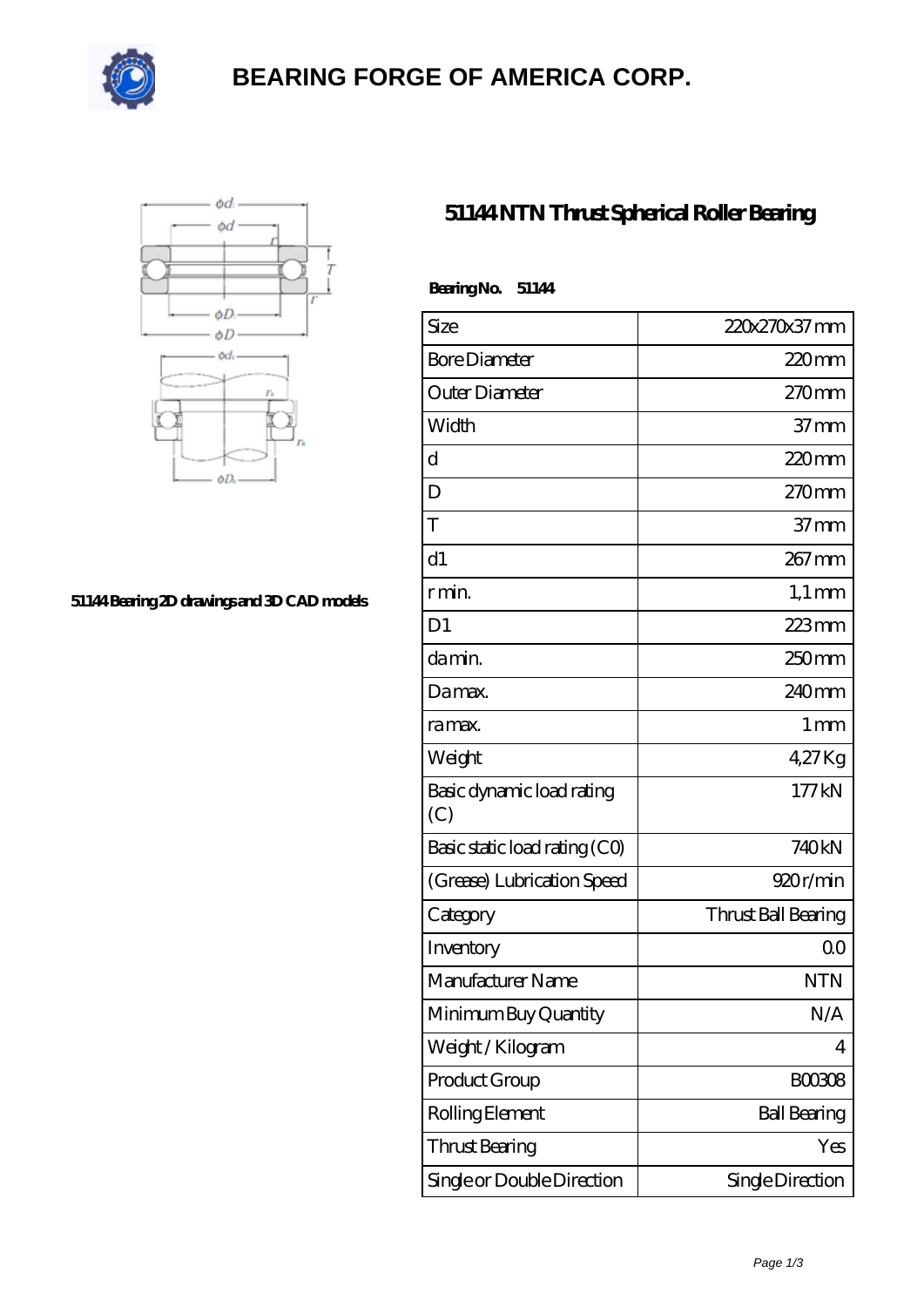

# **[BEARING FORGE OF AMERICA CORP.](https://nskf-bearings.com)**

| <b>Banded</b>                          | No                                                                                                                                                                          |
|----------------------------------------|-----------------------------------------------------------------------------------------------------------------------------------------------------------------------------|
| Cage Material                          | Steel                                                                                                                                                                       |
| Precision Class                        | ABEC 1   ISO PO                                                                                                                                                             |
| Component Description                  | Roller Assembly Plus<br>Raceways                                                                                                                                            |
| Other Features                         | Single Row   With Flat Seat                                                                                                                                                 |
| Long Description                       | 220MM Bore 1: 223MM<br>Bore 2, 270MM Outside<br>Diameter; 37MM Height;<br><b>Ball Bearing, Single</b><br>Direction; Not Banded;<br>Steel Cage; ABEC 1   ISO PO<br>Precision |
| Inch - Metric                          | Metric                                                                                                                                                                      |
| Category                               | Thrust Ball Bearings                                                                                                                                                        |
| <b>UNSPSC</b>                          | 31171552                                                                                                                                                                    |
| Harmonized Tariff Code                 | 8482105008                                                                                                                                                                  |
| Noun                                   | Bearing                                                                                                                                                                     |
| Keyword String                         | <b>Ball Thrust</b>                                                                                                                                                          |
| Manufacturer URL                       | http://www.ntnamerica.co<br>m                                                                                                                                               |
| Weight/LBS                             | 9.41374                                                                                                                                                                     |
| Height                                 | 1.457 Inch   37 Millimeter                                                                                                                                                  |
| Outside Diameter                       | 1063Inch   270Millimeter                                                                                                                                                    |
| Overall Height with<br>Aligning Washer | OInch   OMillimeter                                                                                                                                                         |
| Bore 1                                 | 8661 Inch   220 Millimeter                                                                                                                                                  |
| Bore 2                                 | 8.78Inch   223 Millimeter                                                                                                                                                   |
| bore diameter:                         | 220mm                                                                                                                                                                       |
| dynamic load capacity:                 | 177000N                                                                                                                                                                     |
| outside diameter:                      | 267 mm                                                                                                                                                                      |
| operating temperature<br>range:        | $-40$ to $120^{\circ}$ C                                                                                                                                                    |
| overall width:                         | 37 mm                                                                                                                                                                       |
| maximum rpm:                           | 1300rpm                                                                                                                                                                     |
|                                        |                                                                                                                                                                             |